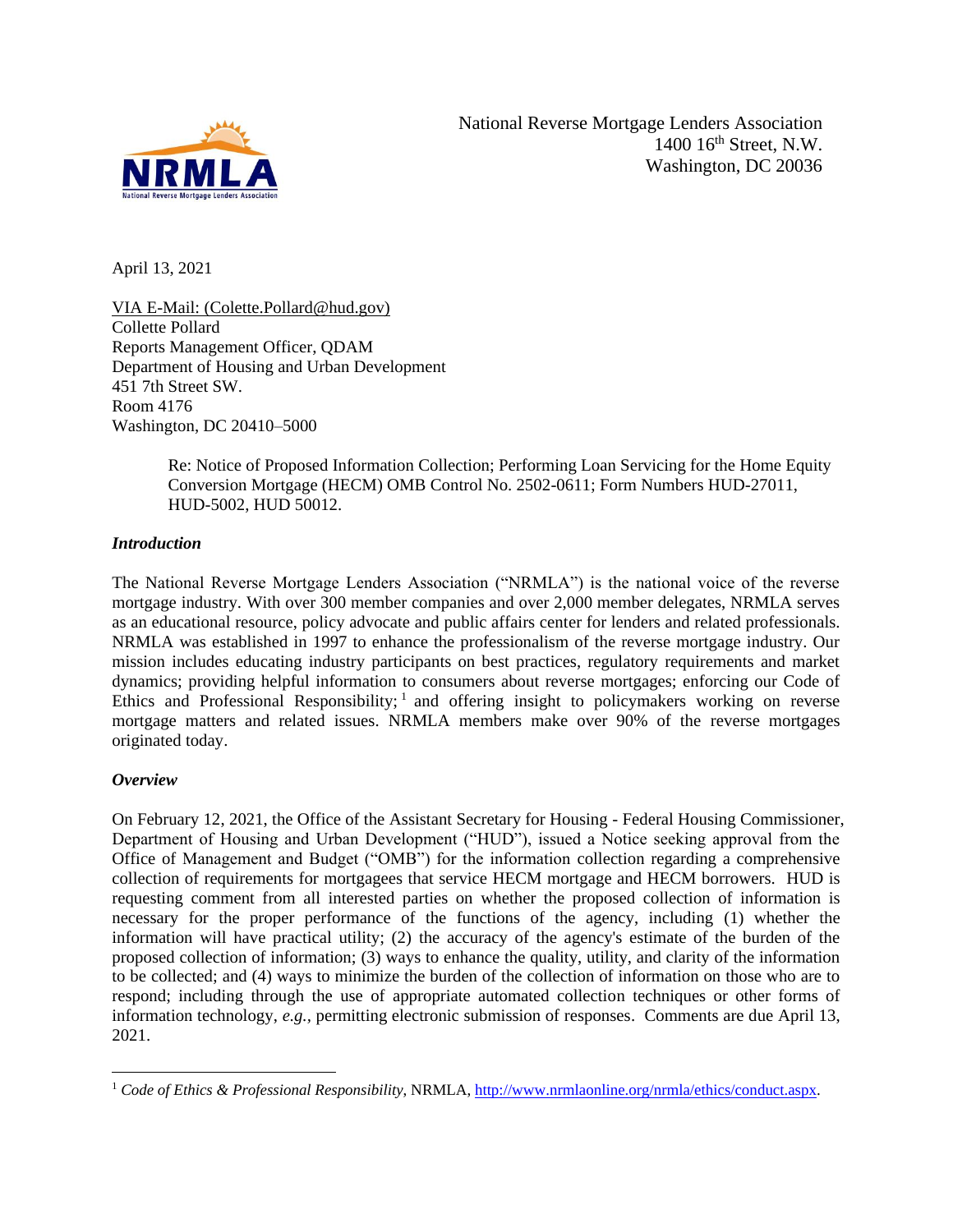The forms on which information is being collected are HUD-27011, HUD-5002, and HUD 50012 (the, "Subject Forms").

As the national voice of the reverse mortgage industry, and based upon feedback from our membership, we are pleased to submit the comments below.

## *Comments*

With the launch in 2012 of HUD's online system for Home Equity Conversion Mortgages ("HERMIT"), which was designed to improve the processes associated with the endorsement of HECMs, as well as the processing of servicing and claims within HUD, the Subject Forms have lost all utility. The information collected on the Subject Forms are presently incorporated into HERMIT and therefore the Subject Forms, as a practical matter, are no longer in use. While the Proposed Notice of Information Collection does not specifically state HUD's intention to retire these forms, we assume it is contemplated, and, to the extent that is the case, NRMLA welcomes this development.

Notwithstanding retirement of the Subject Forms, the processes within HERMIT, including those not related to the Subject Forms, are not error-free or devoid of inaccurate or burdensome automated processes or information collection techniques. For this reason, on January 29, 2013, HUD created a HERMIT working group, involving key HUD representatives, and interested industry representatives (the "Working Group"). The purpose of the Working Group is to identify and resolve deficient or sub-optimal processes within HERMIT. The Working Group last met on June 27, 2019 and NRMLA has requested HUD to resume periodic meetings of the Working Group to facilitate resolution of unresolved system deficiencies.

With respect to Form HUD-50012, documenting Mortgagee's Request for Extensions of Time, we note that although HERMIT has automated this request, it has done so in a manner that is contrary to regulatory requirements applicable to HECMs with case numbers issued prior to September 19, 2017 (the "Legacy HECMs").

In particular, HUD's final rule codifying several significant changes to the HECM program became effective on September 19, 2017 (the "Final Rule").<sup>2</sup> Mortgagee Letter 2017-11 provides that the servicing-related provisions in the Final Rule *do not apply* to HECMs with case numbers assigned prior to the effective date of the Final Rule. Thus, Legacy HECMs remain subject to the requirement that the mortgagee must "commence foreclosure of the HECM within six months of giving notice to the mortgagor that the mortgage is due and payable, or six months of the Mortgagor's death, if applicable, or within such additional time as may be approved by the Secretary."<sup>3</sup> Thus, for Legacy HECMs, the Mortgagee must commence foreclosure within six months of *giving notice to the mortgagor that the HECM is due and payable*, rather than six months from *HUD's approval to call the loan due and payable*. Unfortunately, HERMIT limits all extension requests, including extension requests for Legacy HECMs, to six months from the date of *HUD's approval to call the HECM due and payable*. Since the Mortgagee of a Legacy HECM has thirty days to send the due and payable notice to the mortgagor(s) following HUD's approval to call the loan due and payable, the more limited time frame assigned by HERMIT to

<sup>2</sup> *See* 82 FR 7094.

<sup>3</sup> *See* 24 CFR 206.125 (effective prior to 9/17/2017).